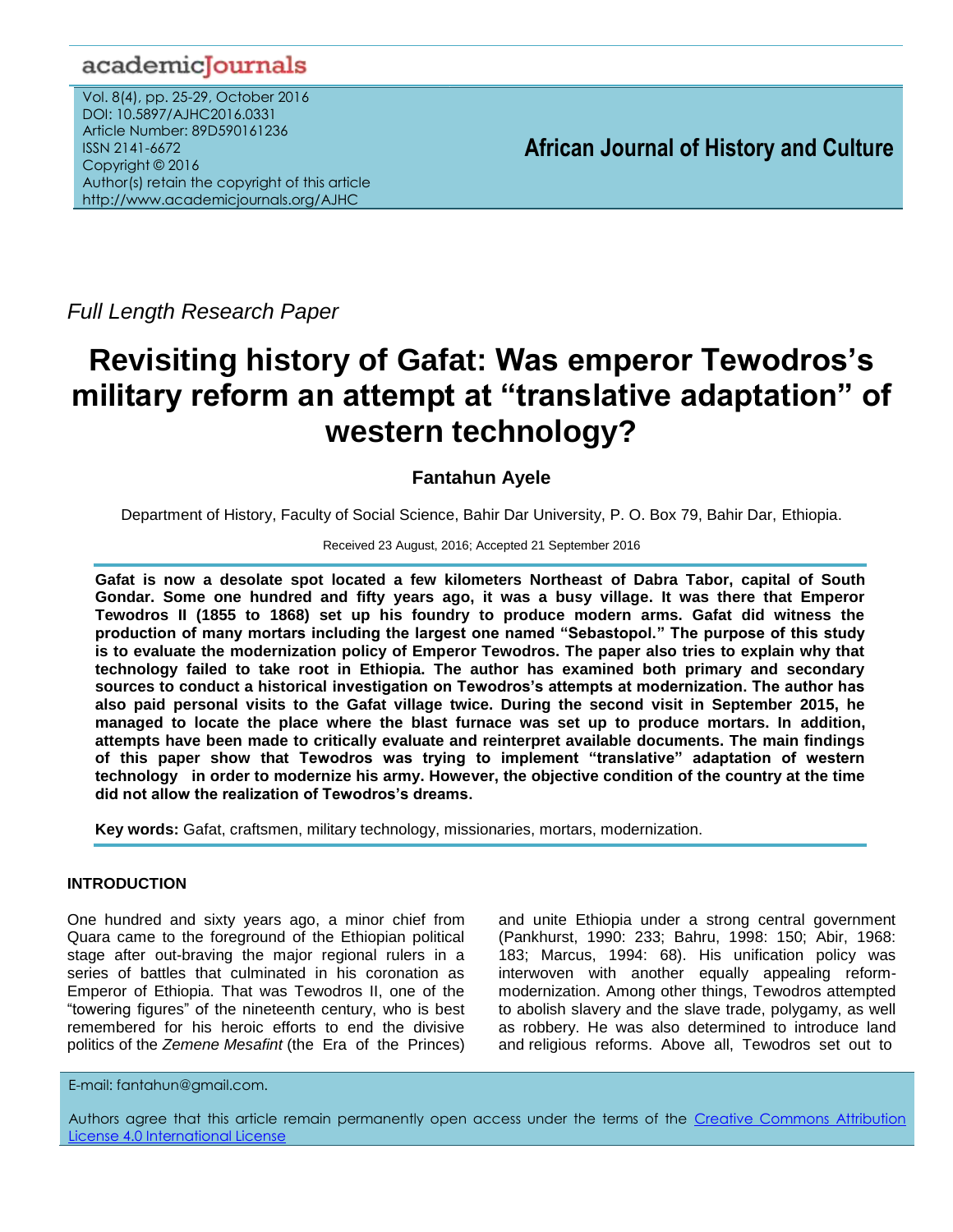introduce European technology to Ethiopia so as to put the country on an equal footing with European powers (Rubenson, 1976: 178; Crummey, 1972: 119-120). Mainly due to the internal instability and the externalthreat from Egypt, Tewodros gave precedence to his military reform over other issues. His overriding concern was, therefore, the creation of a well organized, highly disciplined and better-armed standing national army (Bahru, 2002: 28, 32; Rubenson, 1966: 62; Pankhurst, 1990: 127).

In fact, Tewodros's desire for military technology is said to have been begun in 1848 soon after his unfortunate engagement with the Egyptian invading army at Debarqi. In the first instance, he attempted to produce explosives by hollowing out logs and stuffing them with gunpowder (Bahru, 1991: 33; Rubenson, 1966: 62). That he hollowed out a canoe from a log as a first step to establish a small navy in Lake Tana is another self-evident ingenuity of Tewodros (Blanc, 1970: 147, 164). Tewodros decided to augment his single-handed efforts of military technology by employing foreign artisans as early as 1855. His strong need for foreign technicians coincided with the influx of European missionaries. Among the missionaries, the Protestants had been given some sort of training in craftsmanship in addition to their theological instruction. That made them fit for the production of arms Tewodros decided to commence (Crummey, 119-120; Bahru, 2002: 38; Marcus, 1994: 69). Hoping to capitalize on their essential skills, Tewodros eagerly awaited for the arrival of Protestant missionaries from the Chrischona Institute of Basle, Switzerland, sent by Samuel Gobat, the then Anglican Bishop in Jerusalem. Tewodros is said to have received from the missionaries scriptures as gifts. He was not, however, impressed with the gifts. On one occasion, he told John Bell, his British confidant, that "he would have been more pleased with a box of English gunpowder" than with those religious books (Pankhurst, 127).

# **The Gafat Arms Foundry**

Tewodros settled the missionaries at Gafat, a place near his capital, Debre Tabor. They were later joined by additional missionaries and adventurers. The first settlers at Gafat included the missionaries from the Chrischona Institute (M. Flad, C. Bender, G. Kienzlen, K. Saalmuller and T. Waldmeier) as well as adventurers like Jaquin and Bourqaud, both French artisans, and Moritz Hall, a Polish-Jew soldier (*Ibid.,* 127-128; Rubenson, 1976: 179). Gafat Village, photo was taken by the author, September 2015 (Figure 1). Tewodros established amicable relation with these Europeans. The latter were allowed to open a school at Gafat to teach reading and writing as well as technical skills to young Ethiopians. In addition, they were engaged in the production of metal tools, the construction of roads and the repairing of old rifles (Crummey, 1970:

127-128; Myatt, 1870: 36; Blanc, 1970: 37). Tewodros who had unflinching determination to build an invincible artillery power regarded those skills of Europeans as a light at the end of the tunnel towards the realization of his dreams. In 1861, therefore he ordered those Europeans at Gafat to establish a foundry (Blanc, 37; Pankhurst, 128). Ironically the missionaries who had come to proselytize "ended up being commandeered to manufacture weapons … by a Christian Sovereign [Tewodros] who wanted from the Europeans their science, not their religion." (Bahru, 2002: 34). For those European artisans Tewodros's exigent demand was a tough nut to crack. Herny Dufton, who came to Ethiopia in 1862, has left us a graphic description about the difficulty of Europeans to get along with the emperor's order: … things went on smoothly for some time, until one day an order came from his Majesty to the effect that he wished them at once to commence the construction of mortars and bombshells. The order came up on them like the bursting of a bomb itself, for none of them had ever had an idea…to undertake work of that description. They of course demurred, informing the king that …they were totally unprepared to enter into an engagement of that description… (Dufton, 1867: 83-84).

They told the emperor that they had neither the knowledge nor the capability to manufacture cannons and mortars. They had even advised him to import them from Europe. None the less, Tewodros remained unconvinced. He went on insisting Europeans to give him a helping hand in the production of modern weapons locally (Dufton, 1867: Blanc, 37-38). Realizing that further resistance would bring about the enmity of the Emperor, the missionaries agreed to begin the project through trial and error. It was soon found out that some of them like Moritz Hall, Bourgaud and Jaquin had some technical know-how in iron-casting. The latter had even expressed his readiness to undertake the production of a mortar in collaboration with his companions (Dufton, 84-85; Pankhurst, 128; Crummey, 132). The installations of the bellows and the establishment of the blast furnace were accomplished without much difficulty. With respect to those first trails and tribulations, Theophilus Waldmeier, a member of the workforce, recorded:

. *. . after much time and many efforts, the day for pouring arrived. A great crowd stood around the furnace awaiting the happy result while the others worked the bellows with great speed… M. Jaquin soon noticed that the work had failed, for the furnace … had melted before the iron reached melting point. The Frenchman began to lament and weep; he went half-mad … and finally asked for the king's permission to leave (Pankhurst, 128).*

Although, the missionaries expressed their inability to carry on the work grounding their difficulty on ignorance, Tewodros urged them to try again. He is said to have remarked: "If you are my friends try. If God allows it to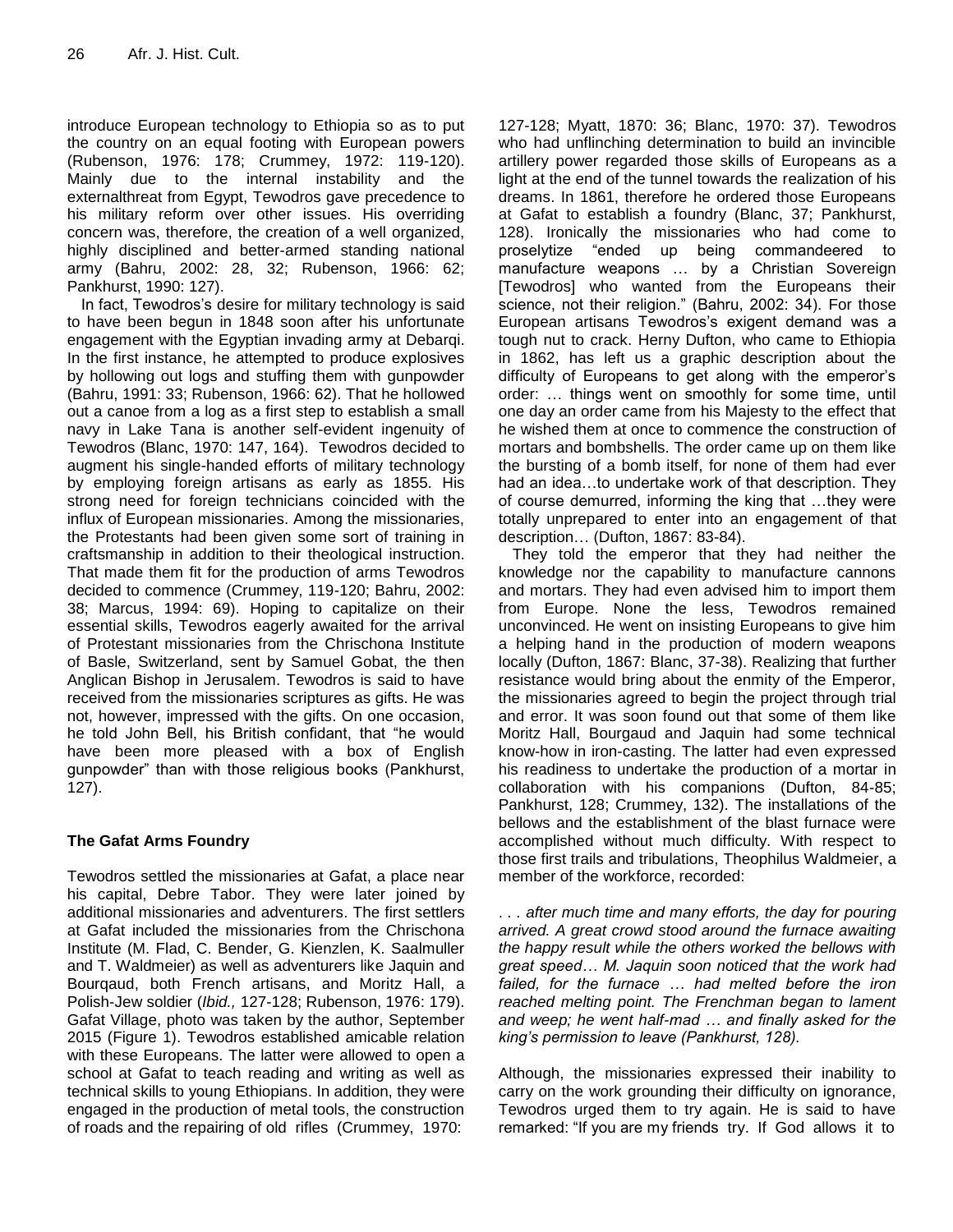

**Figure 1.** Gafat Village. Source: Author (September, 2015).

succeed, it will be well. If not, it will be well" (Ibid). Under the direction of Moritz Hall, the work was resumed. A new blast furnace was set up. After a series of attempts, the first mortar was produced. Tewodros is reported to have "jumped with happiness and thanked God." In a trial-run, some balls were fired and they produced reverberating sounds (*Ibid*., 128-129; Dufton, 85).

Tewodros then rewarded his European artisans with a sizable sum of money and adorned mules and horses. Above all, he showed his unreserved affection to them (Dufton, 85-86). The emperor did not, however, feel complacent. The initial success only served as an inducement to make unflagging demands for the manufacture of bigger mortars. Moritz Hall consented to the emperor's demand asking only for full cooperation from his fellow Europeans (Pankhurst, 129). After unrelenting efforts, the workmen were once again successful. Waldmeier, who went to great pains along with other Europeans, expressed the emperor's happiness in the following terms:

*"The king was well pleased beyond all measure with our little piece of metal, kissed it and cried. Now I am convinced that it is possible to make everything in Habbesh [Ethiopia]. Now the art has been discovered. God at last has revealed Himself. Praise and thanks be to Him for it (Ibid).* 

Tewodros was ready to give everything he had as a reward for his European workmen. But he kept on asking for still bigger mortars and cannons. By 1862, the production of cannons and mortars was showing a good headway (*Ibid*). Meanwhile, Tewodros intended to bring professional craftsmen from Europe. Since Britain was the leading industrial power, he put a strong trust on the British government. He, therefore, sent a series of letters to Queen Victoria and her officials pleading for all kinds of artisans. Although, Tewodros told the British in no uncertain terms about Ethiopia's backwardness and the need for modernization so as to win their hearts and minds, they remained unmoved (Bahru, 2002: 37; Pankhurst, 130). When he noticed that his letters were ignored, Tewodros sent in 1864, one of the missionaries, Martin Flad to Europe to recruit skilled workmen. Again in 1866, Tewodros tried to import artisans from Europe with the help of Hormuzd Rassam, an envoy of the British government. He expressed his readiness to welcome any skilled artisans and pay for their labour (*Ibid*.). In the meantime, the workmen at Gafat were pressed on to manufacture ever larger weapons. By the beginning of 1867, they were ordered to produce a huge mortar with a large capacity of fire power. "We were afraid to re-fuse," remarked Waldmeier, "we were afraid to obey, but God did not abandon us". The Lord helped us by getting our work succeed" (Pankhurst, 1990:131). Thanks to the workmen's relentless efforts, the largest mortar which was named "Sebastopol," was produced. It was estimated to weigh about 7000 kilograms and allowed a man to "get into it." According to contemporary reports, the manufacture of the "Sebastopol" was one of the "happiest [days] of his life." On the whole, about 37 cannons and mortars were produced at the Gafat foundry (*Ibid*.; R. Caulk, 1972: 610-614).

Towards the end of 1867, however, Tewodros was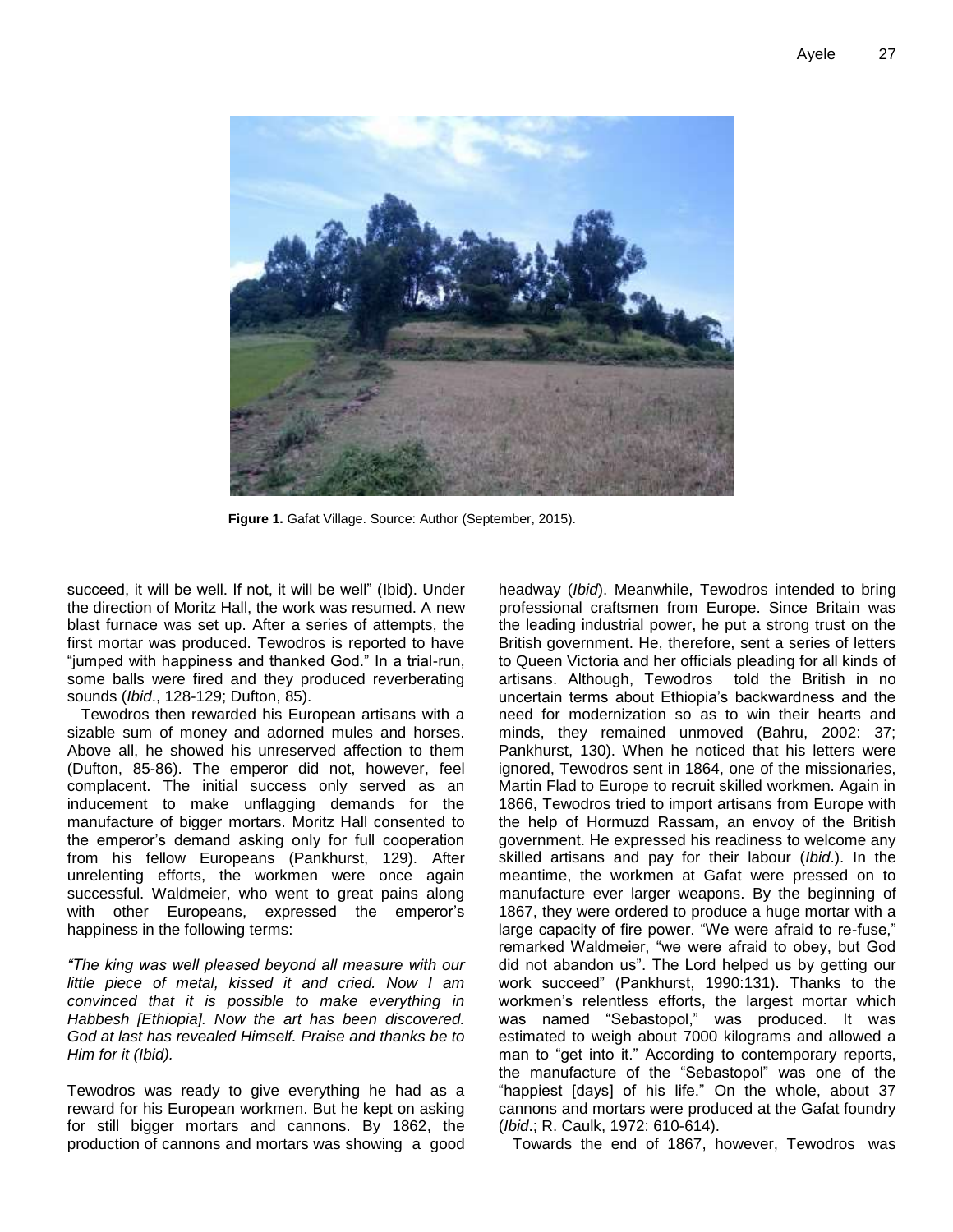forced to terminate the production of weapons as a result of the ever-worsening political situation within Ethiopia and the deterioration of his relations with the British. Although, he had repeatedly requested the British to help him in his modernization programme, they turned a deaf ear to his plea. Tewodros then reacted by detaining the British consul, Captain Cameron and other Europeans. His action precipitated the British military expedition to Ethiopia (Bahru, 1998: 136). Mainly for strategic reasons, Tewodros decided to abandon his capital, Dabra Tabor and move all his cannons and mortars to Meqdela, a strategic plateau east of his capital. Some twenty wagons were prepared to transport them. Tewodros had to cross a very formidable terrain to reach Meqdela. Members of his dwindling army had to construct the road for the wagons while others were engaged in dragging the mortars and cannons. The Sebastopol alone needed about 800 people to drag it (Myatt, 114). Because of the enormous difficulties of dragging the huge mortars, "what was normally a week's journey, took almost six months" to reach Meqdela (Rubenson, 1976: 256). It is highly unfortunate that, despite all these efforts, the mortars and cannons could not bring about the desired effect on the British expeditionary force. Waldmeier tells us why the mortars failed to deter the British troops: "One of the artilleries had no ball, the second had run out of powder, the third had lost its slow match, the fourth had in the rush pushed down the ball first into the bore and then the powder and was now unable to get the shot out again" (Rubenson 1976: 264). As a result, in a letter to the British commander, Robert Napier, Tewodros attributed the defeat of his army to the ineffectiveness of his mortars: "Believing myself to be a great lord, I give you battle; but by reason of *the worthlessness of my artillery*, all my pains were as nought" (Bahru, 2002: 42) (Emphasis added). In a fierce engagement with the British expeditionary force, which was about eight times greater than that of the Emperor's army, Tewodros lost many of his soldiers and commanders including his trusted military leader, *Fitawrari* Gabreye. The British commander asked the Emperor to surrender. But that was unthinkable for Emperor Tewodros. On April 13, 1868, which happened to be Easter Monday, Tewodros II committed suicide. That earned him the admiration and respect of many generations of Ethiopians (*Ibid)*.

## **Was emperor Tewodros's military reform an attempt at "Translative adaptation" of western Technology?**

The concept of "translative adaptation" has been developed by an economic anthropologist named Keiji Maegawa from Tsukuba University. According to Maegawa, "translative adaption" does not mean absorbing everything from the west and abandoning one's culture. For him, it means taking western technology "not in the original form but with modifications to fit local needs." That is what the Japanese government did following the Meiji Restoration (quoted in Ohno, 2006: 5-6). Kenichi Ohno, borrowing the concept of "translative adaptation" from Maegawa, elaborates that it was the Meiji government that paved the way for rapid modernization and industrialization. The Meiji rulers "permitted Japan to absorb new foreign influences flexibly in a multi-layered fashion and succeed in the translative adaptation of Western thought and technology" (Ibid, 11). Was this kind of "translative adaptation" of Western Technology ever attempted by Emperor Tewodros II? The answer is yes. This is evident in one of his letters: I am sending Mr. Flad to Europe. I am seeking skilled artisans. I shall gladly receive all artisans who come to me. If they stay, I shall ensure that they live happily. If they wish to return to their country, once they have taught their skills, I shall pay their salary and let them leave happy and with an escort (Girma and Appleyard, 1979: 336). What makes Tewodros's attempt different from the Japanese experience is the fact that while the Meiji rulers sent cabinet ministers as well as students to Europe and the United States to learn western technology (Ohno, 44), Tewodros wanted European technicians to come to Ethiopia and teach his countrymen the art of producing modern arms.

Unlike the Meiji emperors, however, Tewodros was not fortunate enough to introduce western technology into Ethiopia. Although, he was attempting to effect the Japanese type of "translative adaptation" of western technology, the reality on the ground did not allow him to realize his dream. Undoubtedly, Emperor Tewodros was regarded by several writers (Rubenson 1966, 1976, Waldmeier and Pankhurst 1990) as a visionary and he was in most cases far ahead of his time. Nevertheless, the enlightenment and modernization he envisioned had not been shared by his countrymen who were illiterate. It was rather a solitary dream with no mass support. How could western technology be adapted in a country where there was widespread illiteracy? The regional rulers he subdued rose up in rebellion to restore their power. The mass of illiterate peasants were tired of civil wars and wanted to be left alone and were not in a position to support the emperor. Members of the clergy, the only literate people of the time, stood against Tewodros mainly because of two reasons. Firstly, the emperor attempted to confiscate land from churches and monasteries and distribute it among poor peasants so as to get financial resources for his military reforms. Secondly, he tried to reduce the number of the clergy to five (two priests and three deacons) in each church (Bahru 2002: 35; Abir 1968: 183-184). In the final analysis, therefore, Tewodros faced widespread opposition from almost all sections of the population. In the last letter he wrote to General Robert Napier, Tewodros lamented: "My countrymen have turned their back on me and have hated me, because I imposed tribute on them, and sought to bring them under military discipline" (Rubenson 1976: 270). The expectation that